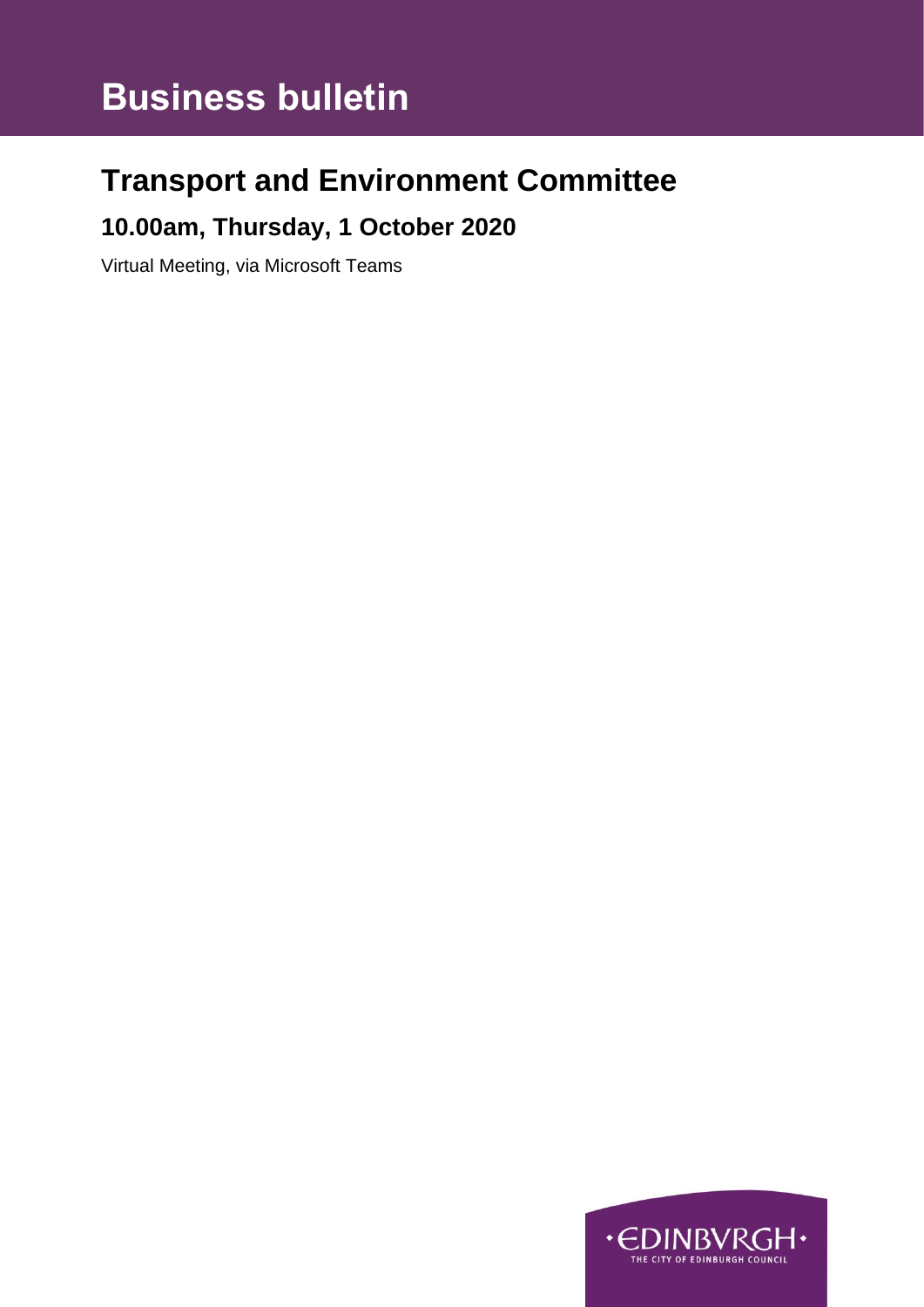## **Transport and Environment Committee**

| <b>Convener:</b>                                | <b>Members:</b>                                                                                                                                                                                       | <b>Contact:</b>                                                                                                                              |
|-------------------------------------------------|-------------------------------------------------------------------------------------------------------------------------------------------------------------------------------------------------------|----------------------------------------------------------------------------------------------------------------------------------------------|
| <b>Councillor Lesley</b><br>Macinnes (Convenor) | <b>Councillor Scott Arthur</b><br><b>Councillor Eleanor Bird</b><br><b>Councillor Gavin Corbett</b>                                                                                                   | <b>Veronica Wishart</b><br><b>Senior Executive</b><br>Assistant<br>0131 469 3603                                                             |
|                                                 | <b>Councillor David Key</b><br><b>Councillor Kevin Lang</b><br><b>Councillor Claire Miller</b><br><b>Councillor Stephanie Smith</b><br><b>Councillor Susan Webber</b><br><b>Councillor Iain Whyte</b> | <b>Veronica MacMillan</b><br><b>Committee Services</b><br>0131 529 4283<br><b>Martin Scott</b><br><b>Committee Services</b><br>0131 529 4237 |
| <b>Councillor Karen Doran</b>                   |                                                                                                                                                                                                       |                                                                                                                                              |
| (Vice-Convenor)                                 |                                                                                                                                                                                                       |                                                                                                                                              |
|                                                 |                                                                                                                                                                                                       |                                                                                                                                              |

#### **Smarter Choices, Smarter Places (SCSP) Update:**

The Council was awarded £455K in March 2020 for the financial year 2020-21, and has since been awarded additional funds of £100K in August, to support communications and monitoring for the introduction of temporary measures to create more space for walking and cycling under the [Spaces for People](https://www.edinburgh.gov.uk/spaces-people-1) programme.

Overall spend to date is £120K. The [SCSP programme](https://www.pathsforall.org.uk/local-authority-fund) ends on 31 March 2021, and the Council is working on plans for a future bid for 2021-22, which would be expected to be submitted in January 2021.

### **Recent news Funding Section Funding Section Further information**

The SCSP programme has been reviewed since submitting the bid in January 2020, to ensure projects are relevant and appropriate during these times. A summary of the changes to the programme are outlined in this note.

['Be Bright Be Seen'](https://www.edinburgh.gov.uk/bebrightbeseen#:~:text=The%20) will remind road users to 'look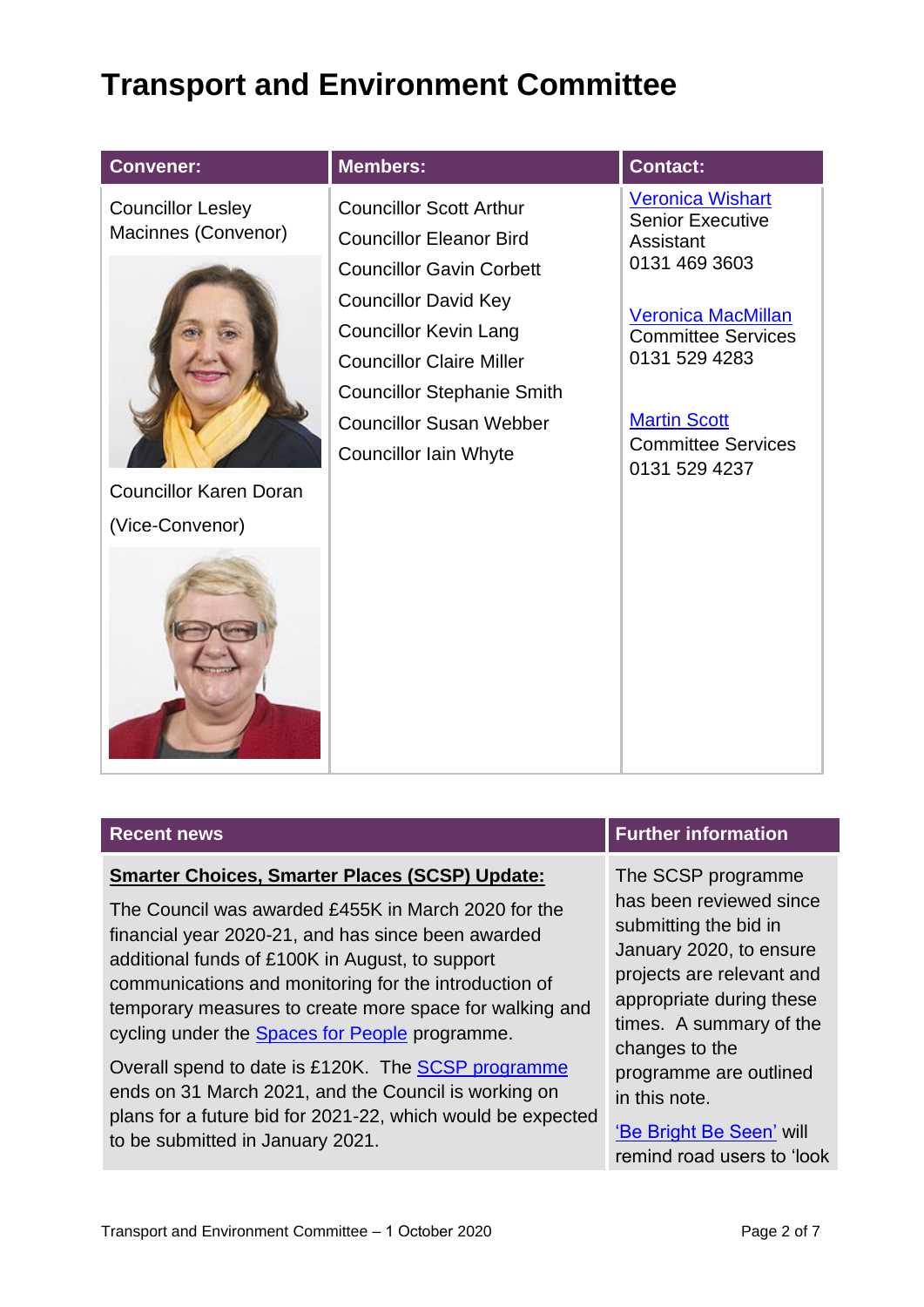The Council has run the ['Paths for Everyone'](https://www.edinburgh.gov.uk/pathsforeveryone) campaign, initially asking path users to stay local and physically distance when using paths, and now, is asking users to adhere to the code of conduct.

Since April, the Council has supported the Bike Station's ['Hero Bikes'](https://thebikestation.org.uk/hero-bikes/) project, providing refurbished bicycles to key workers to enable safe and reliable transport to work.

[Workplace travel planning](https://www.edinburgh.gov.uk/cycling-walking/workplace-travel-planning/1) has recently resumed to offer local support to businesses as they move through this situation. Due to the widespread absence of work-related travel over the past few months ie homeworking remains the norm for many businesses at present, this support was paused until now. Workplaces are affected differently by the measures set out in [Scotland's Route Map](https://www.gov.scot/publications/coronavirus-covid-19-framework-decision-making-scotlands-route-map-through-out-crisis/) and will each have their own future plans.

In July, the Council commissioned research to understand employer and employee intentions as we move through this pandemic. This is being supported by Edinburgh Chamber of Commerce, and the Federation of Small Businesses.

Businesses are being asked to [register their interest](https://www.edinburgh.gov.uk/cycling-walking/workplace-travel-planning/2?documentId=12949&categoryId=20087) in participating on an ongoing basis.

Since July, the Council has been running a series of promotional (subsidised) offers in collaboration with [Edinburgh Cycle Hire,](https://edinburghcyclehire.com/) to enable people who do not own their own bicycle to cycle, as a safe and reliable mode of transport.

Promotions have included 14 days of free unlimited trips for all to coincide with the opening of non-essential shops in early July, in conjunction with a similar offer in Glasgow as part of a [national campaign,](https://como.org.uk/free-bike-share/) and a ['Back to Work'](https://www.edinburghlive.co.uk/news/edinburgh-news/just-eat-bike-month-pass-18580042) pass available to coincide with some workplaces returning in mid-July

### **Taxi Rank Review**

Following a motion put forward by Councillor Webber on 28 July 2020 at Full Council Committee and taking into account the Green addendum, which required this to be reported back to Committee in one cycle, this Business Bulletin has been prepared to outline the process that will be followed to address each point raised. Please note that a full report will follow but will take time to produce. A full assessment of taxi rank provision will need to take

out for one another' this Autumn/Winter.

There is significant opportunity for the Council to influence sustainability of workrelated travel at this time of change, as per behaviour change literature and practice.

This follows on from an initial survey with the largest 25 employers in the city.

From September, a new pass is available to Council staff; and another for students in all higher education institutions in the city. Each higher education institution has financially contributed to this offer.

### **Contact**

Stuart Lowrie [Stuart.lowrie@edinburgh.](mailto:Stuart.lowrie@edinburgh.gov.uk) [gov.uk](mailto:Stuart.lowrie@edinburgh.gov.uk)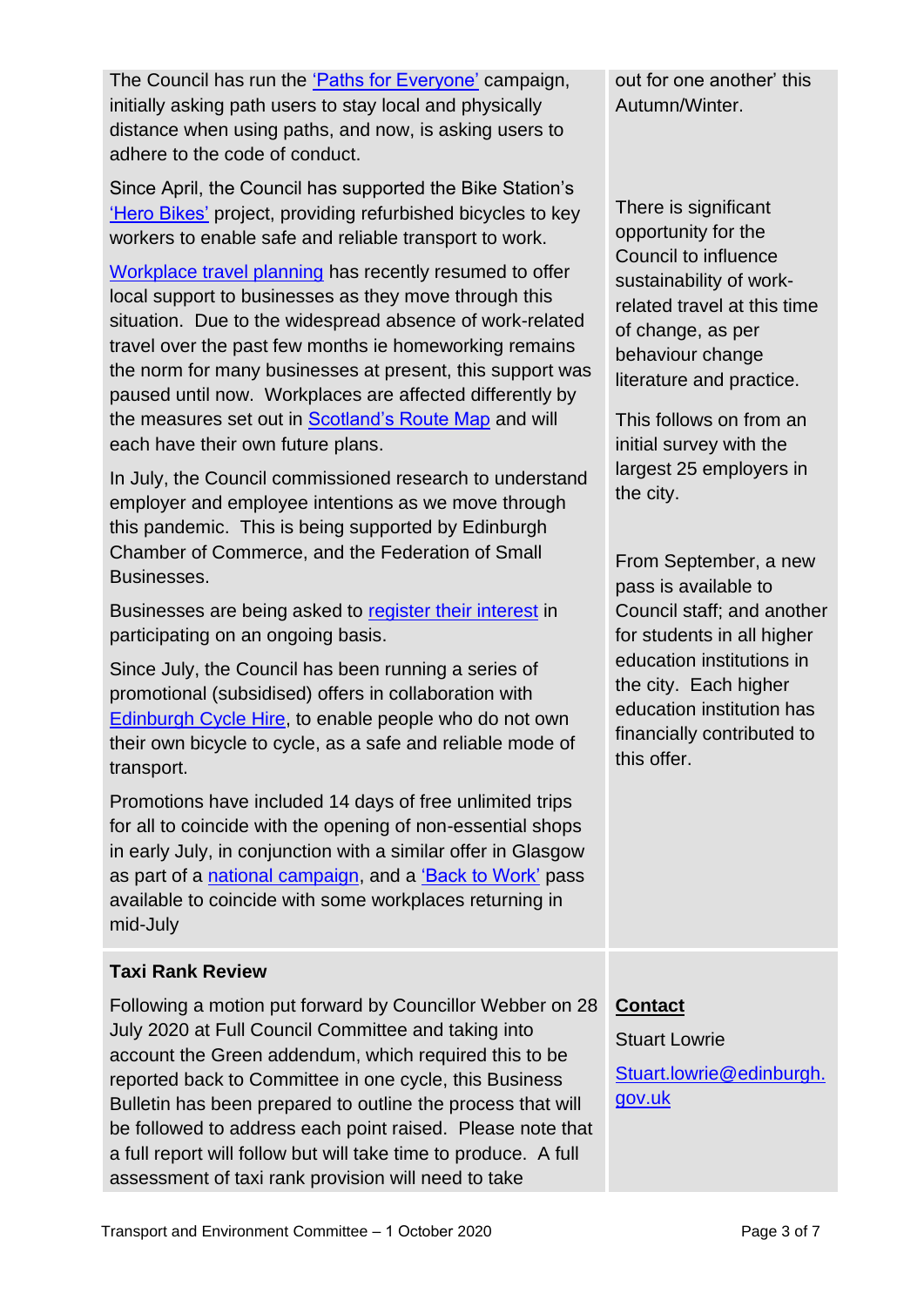cognisance of many projects that are ongoing, or planned, such as Places for People and City Centre Transformation. In addition, travel patterns and journey types have changed due to Covid-19 and this could have a long lasting effect on transport demand across all modes.

Motion Issues to Address:

- 5) Requests that signage and road markings for existing taxi ranks are refreshed to permit the enforcement of the road regulations and to ensure they are available for use by licensed taxi cabs and to make them more accessible for passengers.
	- Taxi Stances are established through the Civic Government (Scotland) Act 1982, however, to enable enforcement through the current parking enforcement contract, a Traffic Regulation Order is also required. This parking enforcement requires standard signs and road markings that need to be legible and properly maintained.

Therefore, an inspection of all existing taxi ranks will be undertaken and a refresh of the lining and signage will be carried out as required. This inspection will also review all current taxi rank provision to ensure appropriate orders are in place to allow enforcement of the ranks.

- 6) Instructs the pending review of taxi rank spaces be expedited.
	- A dedicated internal project resource has now been put in place.
	- Transport Consultants, Jacobs, have been procured and appointed to undertake a city wide (not just city centre) review. This is being coordinated with live City Centre Transformation (CCT) workstreams.
	- A project steering group has now been established
	- Timescales to be developed and discussed with Jacobs to align with CCT inputs.
	- Budget for consultancy assistance provided by Licensing..
- 7) Welcomes the reallocation of road space as part of Spaces for People, outlined in 1 above, while recognising that taxis form part of a strategy to help people move around the city without recourse to a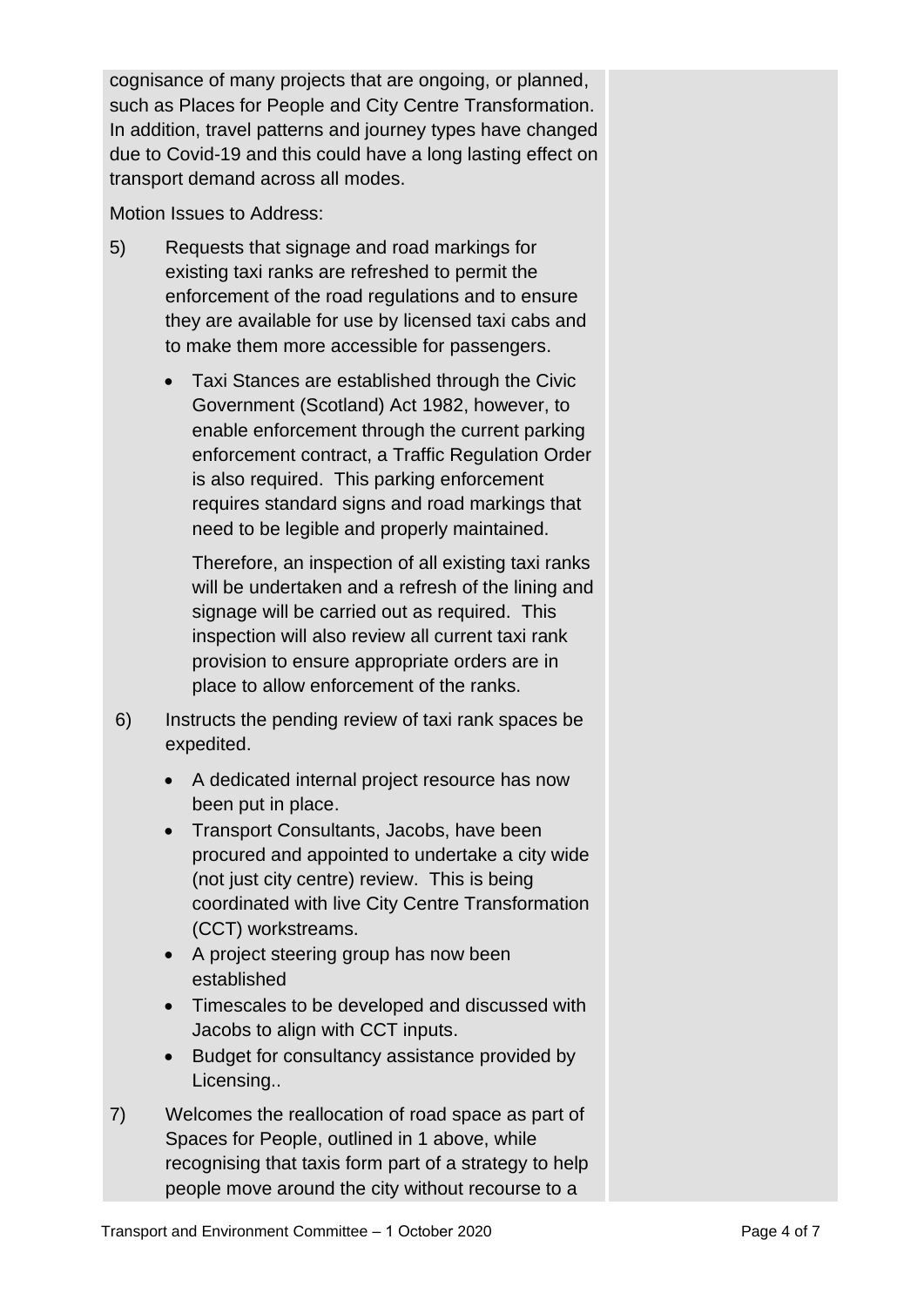| private car; and that therefore there is a legitimate<br>expectation of taxi-drivers to have access to<br>earmarked space which is convenient for<br>passengers to be picked up and dropped off; and<br>further therefore, to agree that review of taxi rank<br>spaces should come to the appropriate Committee<br>within one cycle and include options for reallocating<br>space currently provided for on-street parking of<br>private cars to taxi ranks.<br>With the implementation of any new traffic management in |                                                   |
|--------------------------------------------------------------------------------------------------------------------------------------------------------------------------------------------------------------------------------------------------------------------------------------------------------------------------------------------------------------------------------------------------------------------------------------------------------------------------------------------------------------------------|---------------------------------------------------|
| the city, which does include Spaces for People, it is<br>inevitable that changes are required to the existing<br>kerbside use and taxi stances will be affected through<br>these processes. However, an exercise 'reallocating<br>space' cannot be carried out until the aforementioned<br>review is complete.                                                                                                                                                                                                           |                                                   |
| <b>Low Emission Zone Scheme - Update</b>                                                                                                                                                                                                                                                                                                                                                                                                                                                                                 | <b>Contact</b>                                    |
| In February 2020, the Committee agreed that a proposal<br>be developed for the Traffic Commissioner to consider a<br>Low Emission Zone (LEZ) scheme for buses, that would be<br>enforced through Traffic Regulation Conditions. This would<br>maintain progress to implement a LEZ in 2020, as per the<br>Programme for Government Commitment 2017/18.                                                                                                                                                                   | Ewan Kennedy<br>Ewan.Kennedy@edinbur<br>gh.gov.uk |
| As guided by Scottish Ministers during the recent<br>pandemic response, this work was paused and now<br>revised dates for LEZ implementation have been set out.                                                                                                                                                                                                                                                                                                                                                          |                                                   |
| LEZs are now to be introduced across Edinburgh,<br>Aberdeen, Dundee and Glasgow between February and<br>May 2022.                                                                                                                                                                                                                                                                                                                                                                                                        |                                                   |
| The regulations and guidance that are necessary for local<br>authorities to be able to introduce and enforce LEZs<br>following primary legislation [Transport (Scotland) Act<br>2019], are being developed and expected in Spring of next<br>year, dependent on the parliamentary timetable. In<br>accordance with this, the Council will develop and consult<br>on a final scheme in preparation for implementation in<br>2022.                                                                                         |                                                   |
| <b>Review of Scientific Services</b>                                                                                                                                                                                                                                                                                                                                                                                                                                                                                     | <b>Robbie Beattie</b>                             |
| Scientific Services has undergone a review over the past<br>12 months as part of the Council Change Strategy. The                                                                                                                                                                                                                                                                                                                                                                                                        | Robbie.beattie@edinburg<br>h.gov.uk               |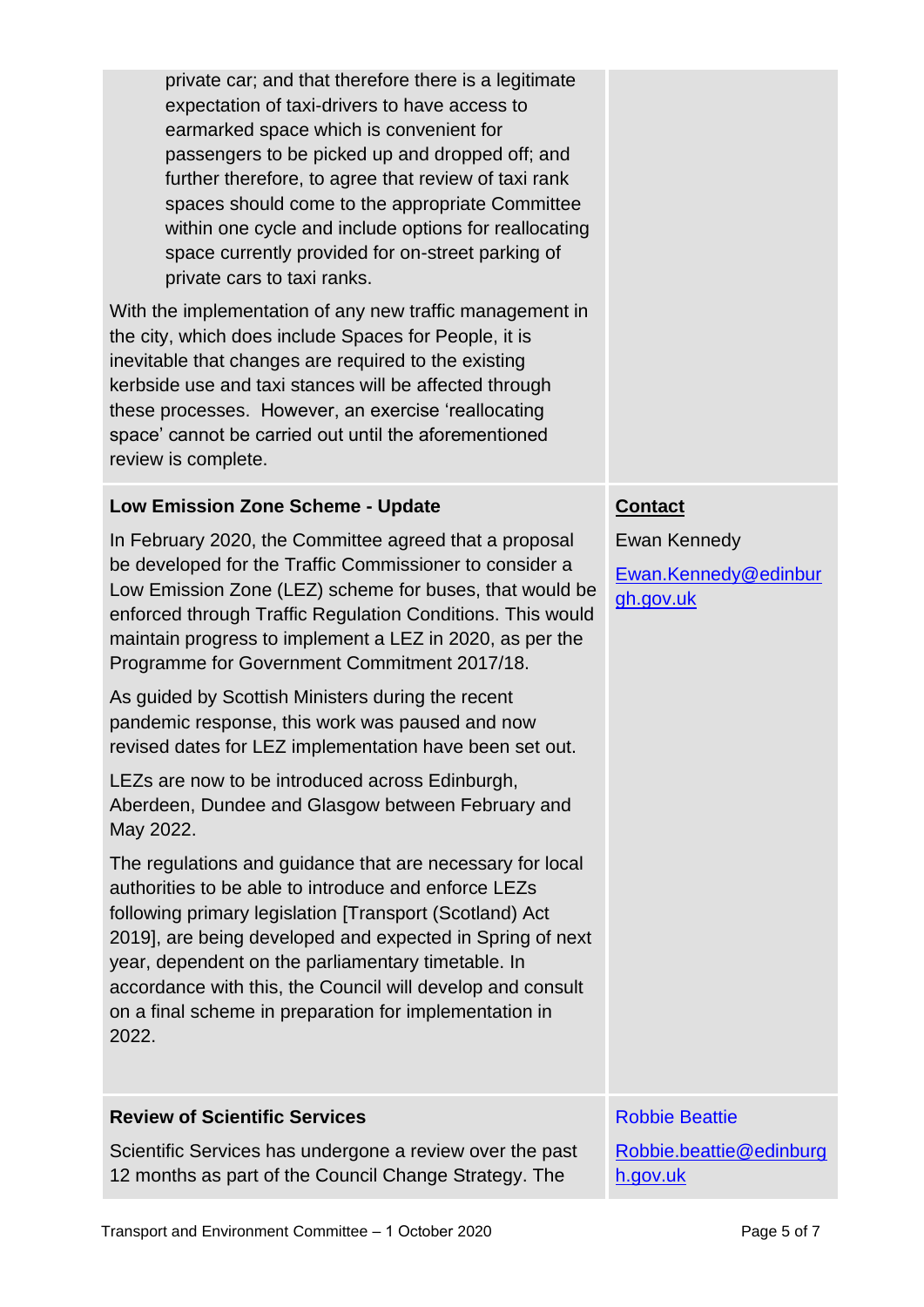| recommendation of that review is that service continues in-<br>house, with investment in more modern equipment and an<br>increased income target which the management of the<br>service are confident can be achieved.<br>There is no longer a proposal for a national Scientific<br>Service, and it is therefore recommended that the |                                             |
|----------------------------------------------------------------------------------------------------------------------------------------------------------------------------------------------------------------------------------------------------------------------------------------------------------------------------------------|---------------------------------------------|
| outstanding action around a review of Scientific Services is<br>now discharged from the forward plan of this committee.                                                                                                                                                                                                                |                                             |
| <b>Open Streets Programme</b>                                                                                                                                                                                                                                                                                                          | <b>lan Buchanan</b>                         |
| Further to the Open Streets update at Transport and<br>Environment Committee on 11 October 2019, please find<br>below the list of consultees.                                                                                                                                                                                          | <b>Wards affected</b><br><b>City Centre</b> |
| In addition, there were two general consultation sessions<br>arranged, a visitor and resident survey, a survey of<br>businesses and a review of staff and volunteer feedback.                                                                                                                                                          |                                             |
| Looking ahead, there is a plan to set up resident and<br>business focus groups.                                                                                                                                                                                                                                                        |                                             |
| <b>Open Streets - Programme Consultees</b>                                                                                                                                                                                                                                                                                             |                                             |

#### **Community Groups**

Old Town Community Council Edinburgh Old Town Association Edinburgh Old Town Community Trust Neighbourhood Churches **School and Youth Community Groups**  Active Schools, Sports clubs Canongate Youth Street Soccer Royal Mile Primary School **Residents and Housing Groups**  Dumdiedykes Residents Association Croft -an-Righ, Viewforth Housing Whiteford House, Veterans Residence Salvation Army **Cultural and Interest Groups**  City of Literature Group Scottish Storytelling Centre Museums and Galleries (CEC)